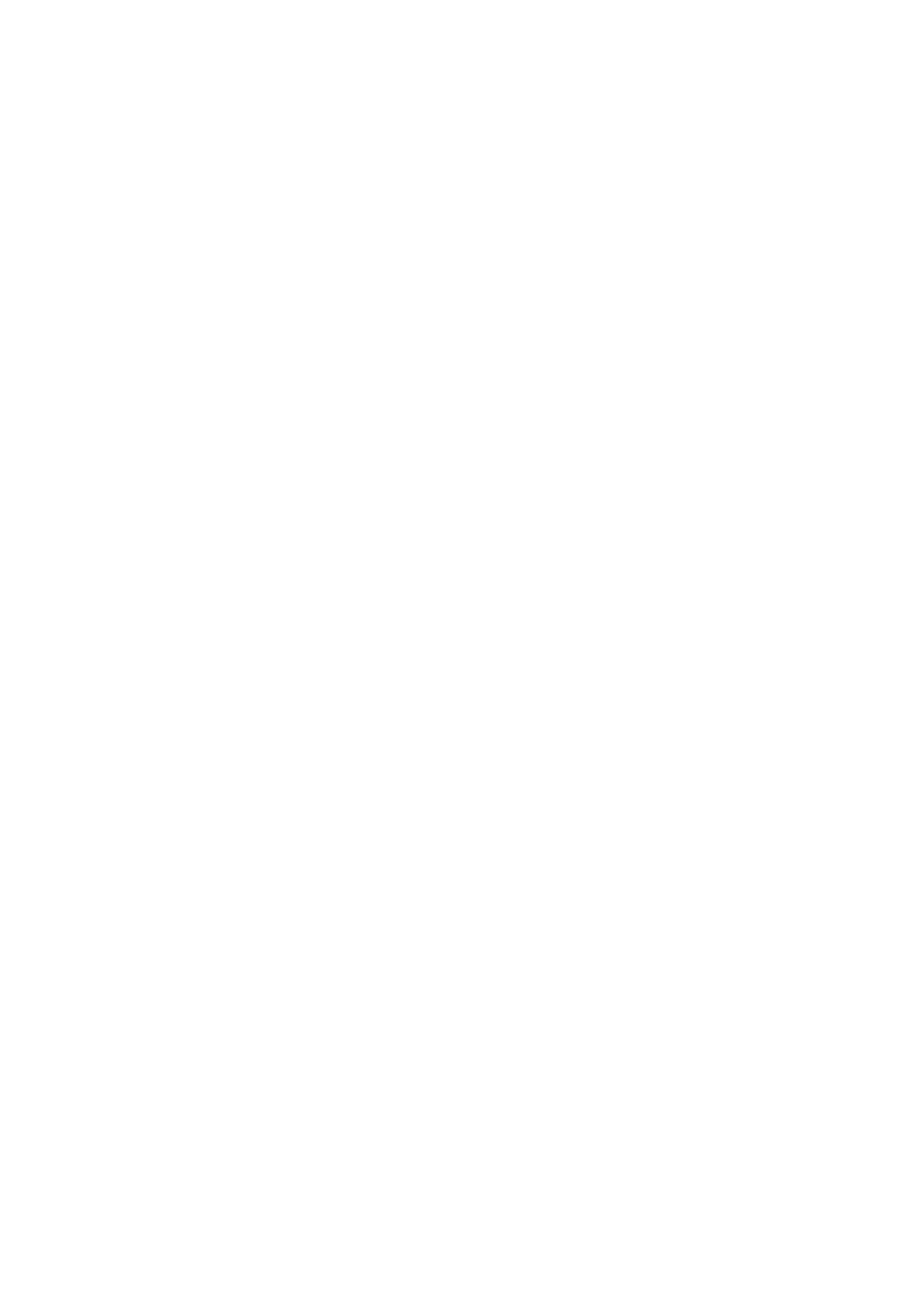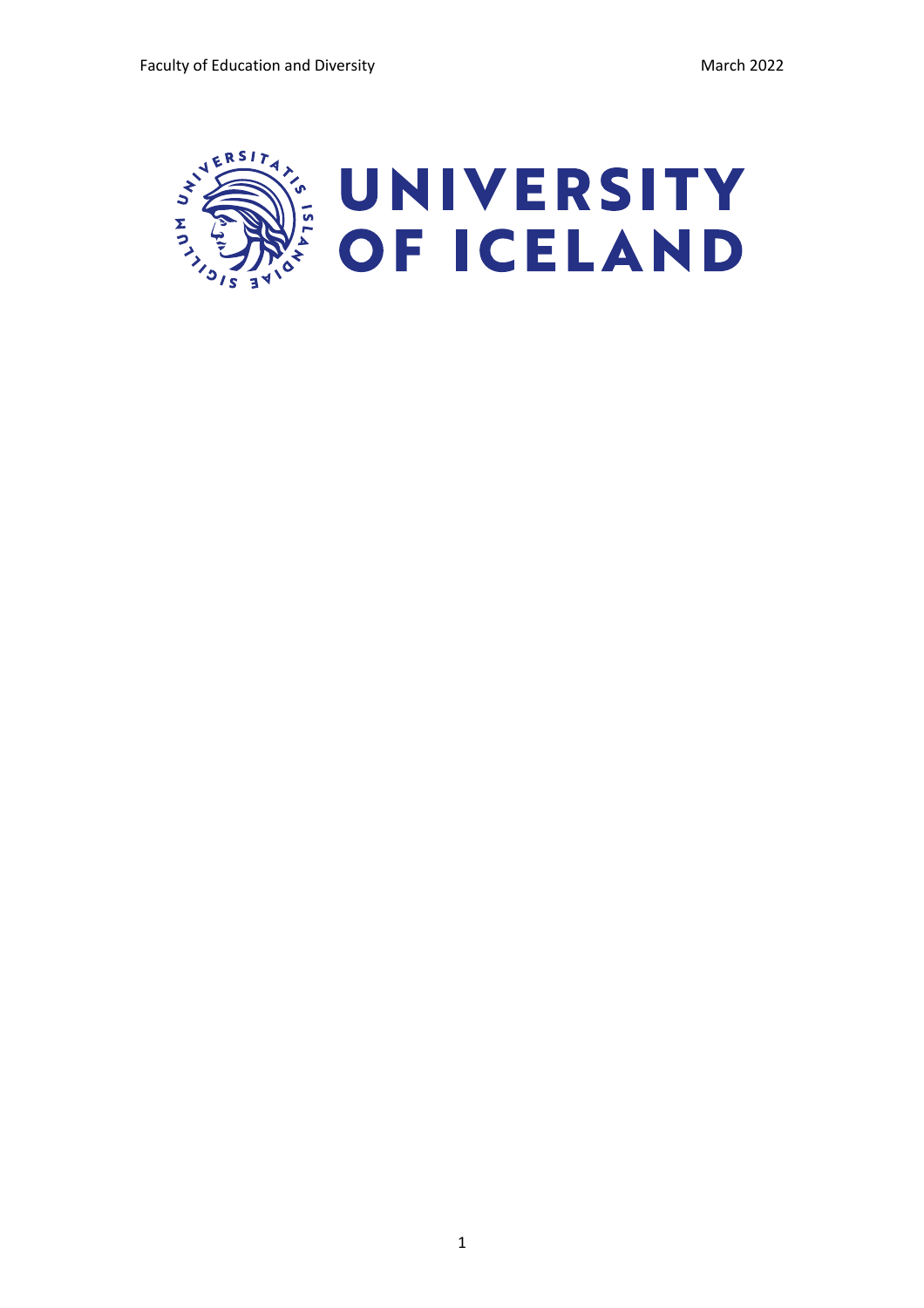## **Introduction**

In accordance with the Icelandic Quality Enhancement Framework at the University level in Iceland and the University of Iceland's Guidelines for the organization, schedule and process of institution-led review of faculties and interdisciplinary programs, the Faculty of Education and Diversity (the Faculty), School of Education (the School), University of Iceland (the University), carried out self-evaluation during the autumn semester of 2021. The results are presented in this report. A self-evaluation committee consisting of faculty members was established on 31 May 2021. Graduates and student members joined in September.

The committee members were:

- 1. Ingólfur Ásgeir Jóhannesson, Head of Faculty and Chair of the group to 31 December 2021.
- 2. Brynja E Halldórsdóttir, Chair of Department of International Studies in Education and Deputy Head of Faculty, Head of Faculty and Chair of the group from 1 January 2022.
- 3. Berglind Rós Magnúsdóttir, Acting Chair of Department of Education Studies.
- 4. Ruth Jörgensdóttir, Rauterberg Chair of Department of Social Education.
- 5. Hrund Þórarins Ingudóttir, Programme Director of Parent Education.
- 6. Hermína Gunnþórsdóttir, Programme Director of Inclusive Special Education.
- 7. Hildur Ösp Hafberg, Head Social Educator in Hvassaleitisskóli, Reykjavík.
- 8. Björk Alfreðsdóttir, M.Ed. in Inclusive Special Education, Head of Special Education in Dalskóli, Reykjavík.
- 9. Mary Ann Divinagracia, BA in International Studies.
- 10. Harpa Lilja Björnsdóttir, Graduate diploma student in Social Education for Professional Certification.
- 11. Halldóra Markúsdóttir, BA student in Education Studies.

Jóhanna Karitas Traustadóttir Administrative Officer and Renata Emilsson Pesková Project Manager worked with the group. Björk had to leave the group in late November, and no one was appointed to replace her at that time. Lóa Guðrún Gísladóttir adjunct worked on the section about parent education.

The Committee received data and information regarding the Faculty from University databases which were included in this report. The Committee received the student satisfaction survey results and student focus groups were engaged to explore those results more closely. The Committee gathered data on number of students, courses, teaching, faculty and staff, research, and comparison with other Faculties. These data are discussed and presented in the text and tables in this report. The University of Iceland Centre for Teaching and Learning reviewed the Faculty's course catalogue descriptions, especially learning outcomes, and provided the Committee with that review.

The Social Science Research Institute provided quantitative data from the regular student satisfaction surveys and organised focus groups for both undergraduate and graduate students.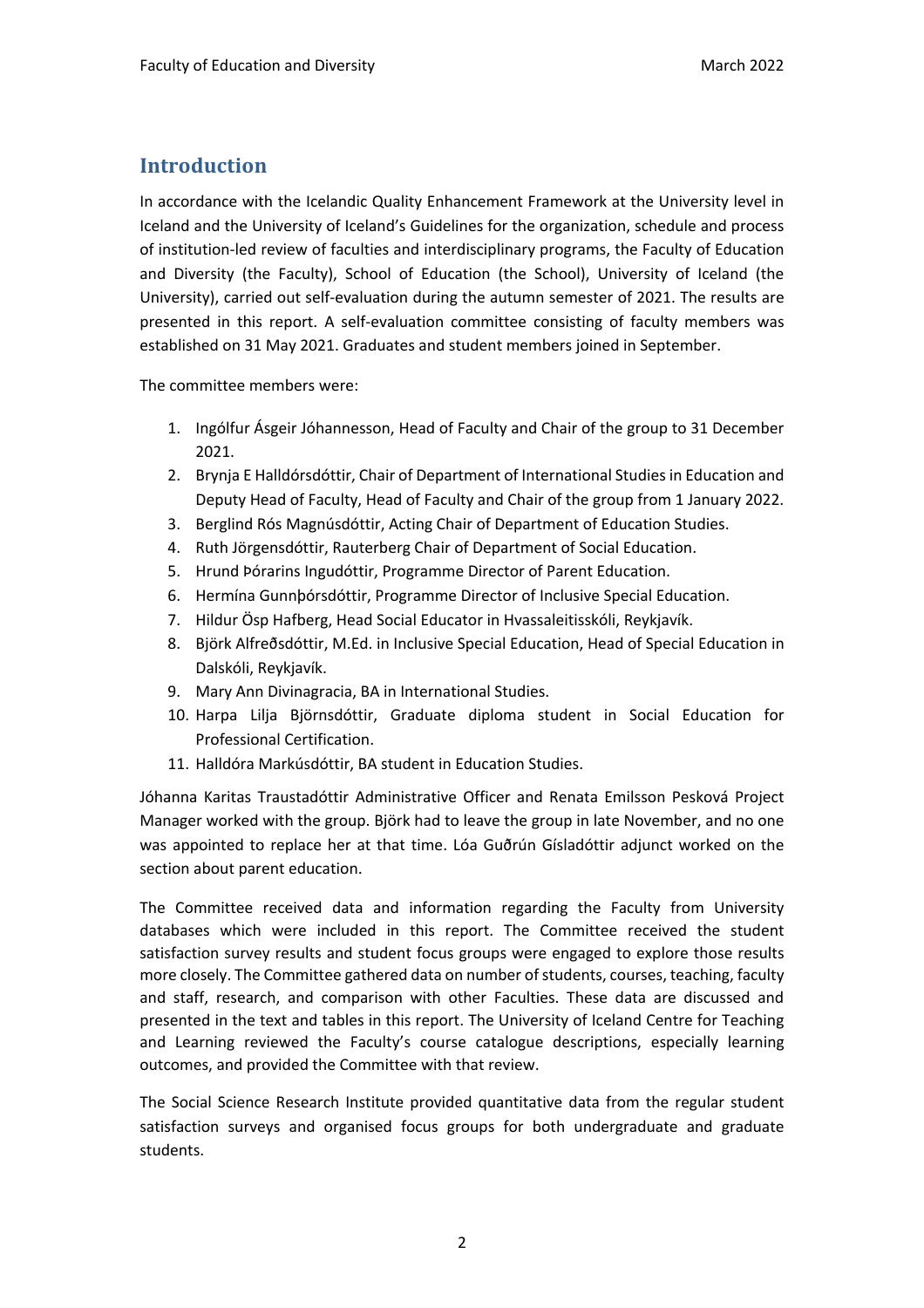## **Faculty Characteristics**

The Faculty of Education and Diversity was, along with other faculties in the School of Education, established in 2018 when the School was reorganised. While some of the traditions within the Faculty, and the bulk of the scholars, came from the Faculty of Education Studies. The new Faculty includes three departments. The Department of Education Studies includes four separate subjects: Education Studies at the BA and MA levels and three other subjects only on the graduate level. The Department of International Studies had been a part of the older Faculty of Education Studies as a subject in a separate study programme; it now became a department with its own governing structure. The Department of Social Education had been in the Faculty of Sports, Leisure Studies and Social Education. In the process of reorganisation, it was decided to move said programme closer to other programmes which include an academic emphasis on diversity and inclusion.

The Faculty's governing structure follows the University regulations where the Faculty meeting has final say regarding changes, for instance it annually confirms changes to the course programmes every year. Also, in line with university regulations, the Faculty council and Head of Faculty govern from day-to-day, in close cooperation with the Faculty's Administrative Officer. The Faculty council meets once or twice a month. The departments are responsible for the curriculum of their degree programmes, and it is emphasised that they complete curricular changes and, on the development, new study programmes in a timely fashion. The Faculty offers 14 study programmes at the undergraduate and graduate levels (Appendix 1, Table 1).

The Faculty currently has 26 academic teaching positions (24.0 full time equivalent, FTE) (Appendix 1, Table 2). The majority are women or 81%. Of the academic teaching positions 8 are Adjunct Lectures (7.5 FTE) and 7 Full Professors (6.0 FTE). A total of 73% of the academic staff are over 50 years of age.

The number of students and their progress through the study programs varies a great deal between them (Appendix 1, Table 3). Social Education BA (ÞRS261) and Education Studies BA (MEN241/261) are far the most popular programmes, both with good retention and completion rates. For the master's programmes retention rates are mostly satisfactory, except for International Studies in Education MA (INT441) and completion rates are generally good except for Inclusive Special Education M.Ed. (SKF444). Overall, students and faculty seem satisfied with the various programmes housed in the Faculty, but the review did reveal several areas for improvement, including more intra and cross Faculty collaboration. In 2020- 2021 the number of students was 776, thereof 479 were undergraduate students and 297 postgraduate students.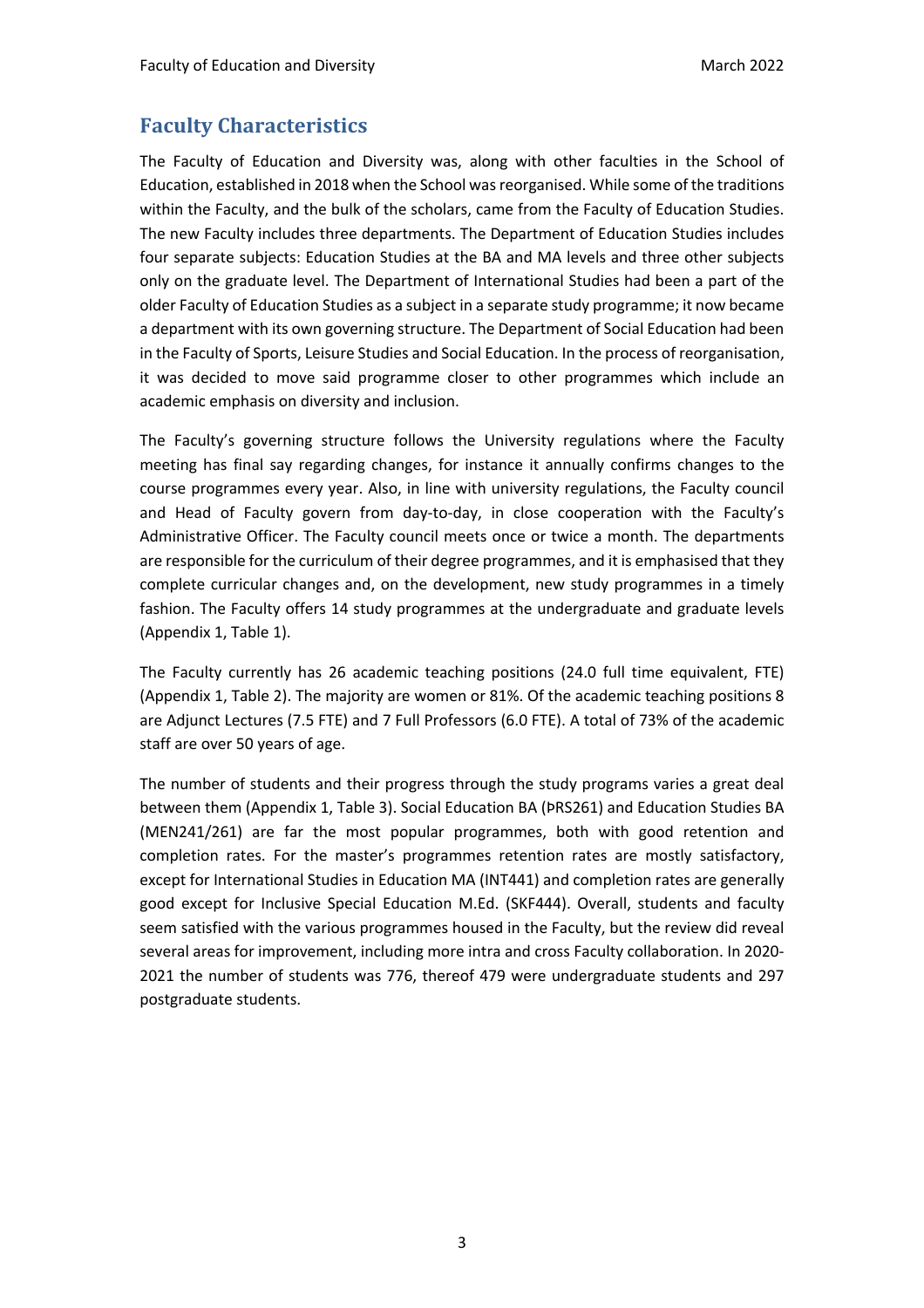## **Summary and Main Conclusions for the Faculty** Lessons learned from OEF1

Recent changes in the structure of the School led to the development of a new Faculty which houses three similar yet disparate programs: Education Studies, International Studies in Education and Social Education. While there does not seem to have been any systematic attempt to work with the challenges defined in QEF1, many of the changes involved in the reorganisation of faculties within the School must have dealt with these issues. The merger of Social Education and the two other departments into to the new Faculty has been a major task. Several items that were concerns in the previous report such as issues that arose within Social Education are no longer a hindrance. Systemic issues with the organisation related to Inclusive Special Education are being dealt with within the Faculty of Education and Pedagogy where the courses will now be housed.

In both the reports from QEF1, there was an issue whether the departments had sufficient faculty members. In the current report we discussed our plans for staffing according to the years when faculty members will retire. However, the Faculty does not have final say in when new assistant professor positions are advertised so our plans based on the actual needs for the Faculty will not determine what is done. The current delay in replacing faculty results in overuse of adjunct faculty and as the interviews with students revealed has a significant impact on the quality of the learning experience for them.

## Teaching and Learning

This report has outlined the various programmes and how the Departments and the Faculty ensures that they are up-to-date and in conversation with various academic fields and stakeholders. In the report we have highlighted several pertinent actions which are summarized in the table below. In a thorough review of the planned actions within the individual Departments several actions that could and should be taken at the Faculty level will be briefly discussed. These actions are directly related to the University of Iceland's most recent strategic plan. Our aims are to begin working more collaboratively across the faculty through the sharing of course offerings, developing courses that will be of interest for the student body as well as engaging in greater internationalisation through the use of the Aurora European University Network as well as connecting with students from ISE's home country institutions. This will further include offering courses taught simultaneously in English and Icelandic. The Faculty will work on development of assessment criteria that are comparable within the individual programmes, development of a Faculty wide agreement on the forms of distance education available (this is one of the strengths of the School in that we have long offered distance learning for students all over the island). We will review benchmarking faculties for our various programmes, as well as the research institutes housed within the department with an aim to streamline them and build a strong set of institutes. We will be planning and conducting bi-annual student feedback meetings in the Departments and develop annual "share our teaching methods" sessions for the faculty. We will also conduct regular mapping of courses and course content to make sure that students are experiencing consistency and diverse course materials. One main concern that remains is the slow but steady decrease in hours allotted for teaching and how to continue to provide quality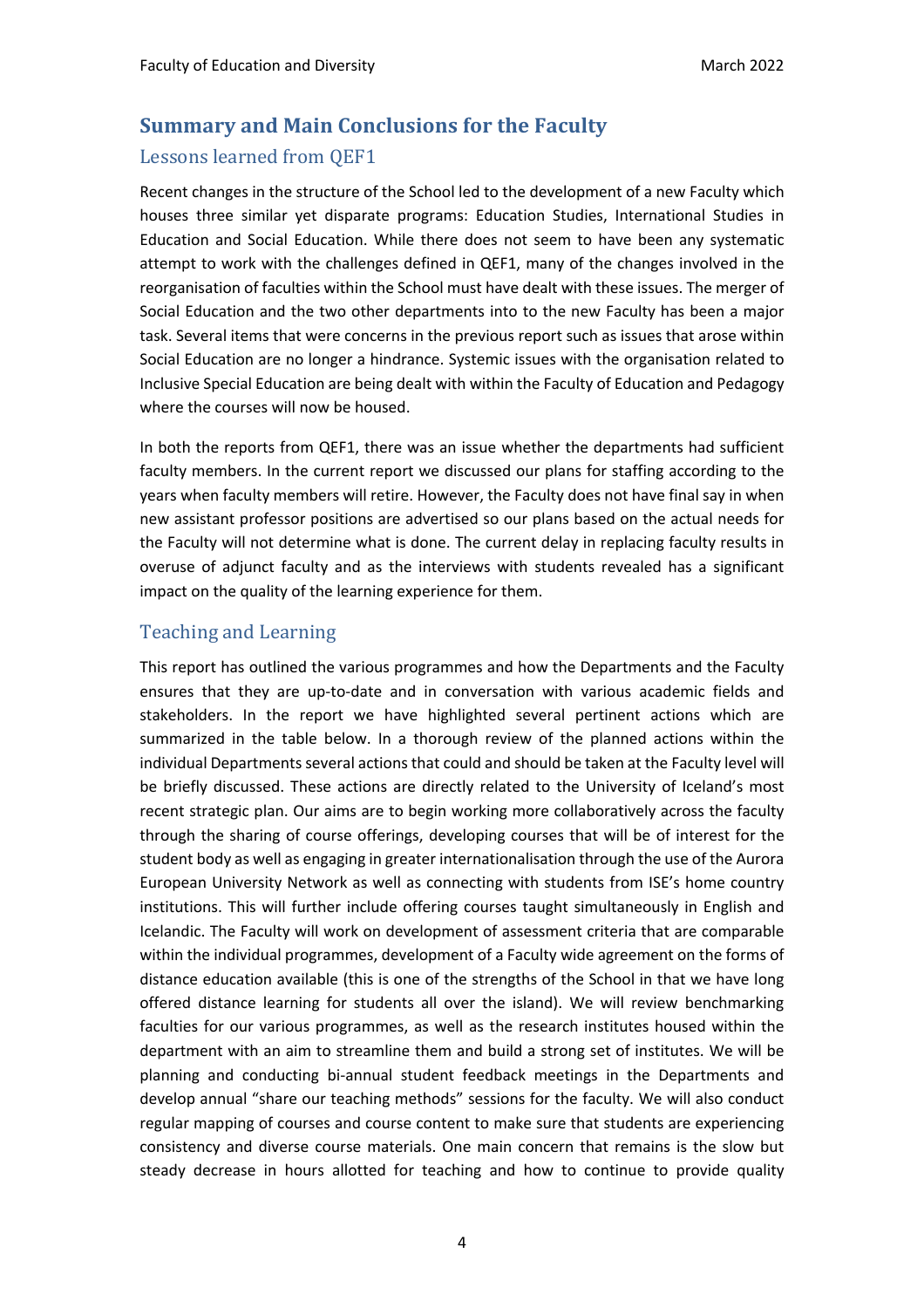education that best meets the needs of our students. Several of these developmental projects will be allow the Faculty to apply for the annual University of Iceland teaching grants.

### Management of Research

The School of Education aims at supporting all educational levels in Iceland - that means not only supporting the students and teachers that work in the system but also the families of the children and by empowering the formal, in-formal, and non-formal educational settings. Also by working with the total system (not only the schools but ministries, municipalities, etc.) the research done within the SOE impacts the policies regarding the bigger picture of education and wellbeing of students in Iceland and in Europe through international projects.

Faculty of Education and Diversity's research output in peer-reviewed journals is close to the University of Iceland's average per faculty member. Faculty members have in recent years received several large grants from the Icelandic National Research Funds as well as competitive international funds. Several of our faculty and doctoral students have been quite active in public media related to ongoing research projects in the Faculty. The Faculty will work to streamline the current research institutes housed within the faculty as well as work to making them more active through seminars at conferences and internal Faculty and University events.

The Faculty is engaged in various activities to connect with community, both in the educational sector of schools and other educational services, but also in contact with various community organisations such as the Red Cross, after school care centres and other community-based organisations related to education. Faculty members and doctoral students in the Faculty frequently engage in societal discussions on current topics related to the research work of the faculty and students as well as responding to various governmental requests regarding legal and policy changes on relevant issues. The Faculty aims to continue to strengthen ties with the educational community at all levels as well as relevant stakeholders within business and Icelandic society in general.

### Follow-up Processes

The implementation of the Action Plan will be a standing item on meetings of the Faculty Board and similarly Faculty Head will report on the progress regularly to the School Board. Faculty Head reports formally to the School Dean on the status of the implementation and plans for next year together with other relevant QA matters no later than 1 December and this will be followed up in the School Board. The School Dean will subsequently make use of this report in a status report for all Faculties in the School, which will be submitted to the Quality Committee no later than 15 January. The Quality Committee writes a short report to the Rector no later than 1 February, which will subsequently be discussed in a meeting between the Chair of the Quality Committee, the Director of Quality Management and Rector, Vice-Rectors. Deans of Schools and the Managing Director of the Central Administration.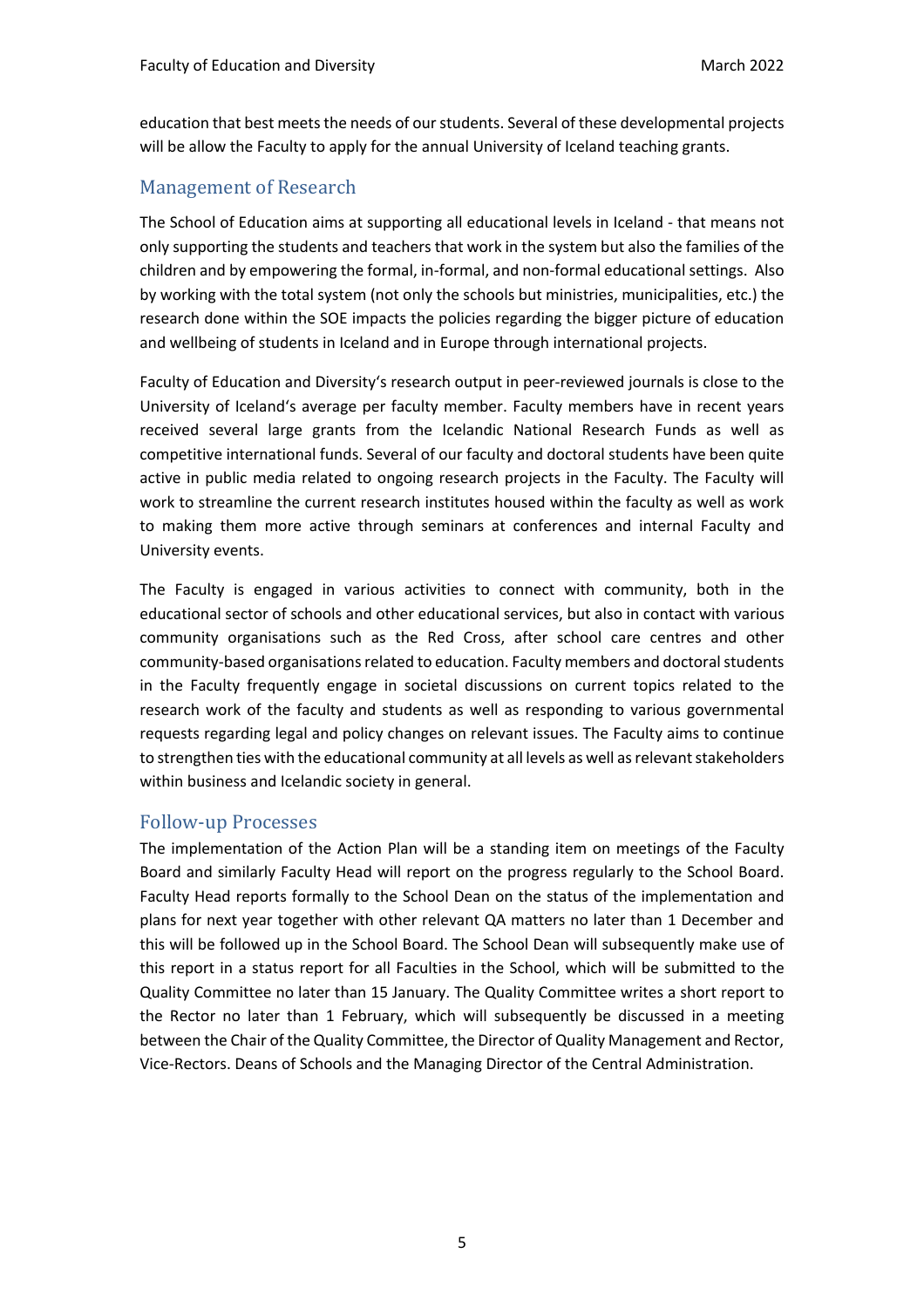## **Appendix 1. Key Figures.**

| <b>Name of Study Programme</b>                   | Cycle <sup>1</sup> | <b>Degree</b>   | <b>Credits (ECTS)</b> | <b>Chapter</b> |
|--------------------------------------------------|--------------------|-----------------|-----------------------|----------------|
| <b>FFU441 Parent Education</b>                   | 2.2                | <b>MA</b>       | <b>120 ECTS</b>       | 2.2            |
| INT241/261 International Studies<br>in Education | 1.2                | BA              | 120/180 ECTS          | 2.3            |
| INT441 International Studies in<br>Education     | $2.2^{\circ}$      | <b>MA</b>       | 120 ECTS              | 2.4            |
| <b>PRS261 Social Education</b>                   | 1.2                | BA              | <b>180 ECTS</b>       | 2.5            |
| <b>PRS311 Social Education</b>                   | 2211               | PoststranddDim. | 30 <b>ECSS</b>        | 22.6           |
| <b>PRS321 Social Education</b>                   | 2.1                | Postgrad. Dip.  | 60 ECTS               | 2.7            |
| <b>ÞRS443 Social Education</b>                   | 2.2                | <b>MA</b>       | 120 ECTS              | 2.8            |
| MEN241/261 Education Studies                     | 1.2                | BA              | 120/180 ECTS          | 2.9            |
| <b>UMF321 Education Studies</b>                  | 2.1                | Postgrad.Dip.   | 60 ECTS               | 2.10           |
| <b>UME441 Education Studies</b>                  | 2.2                | MA              | <b>120 ECTS</b>       | 2.11           |
| UME442 Innovation and Learning                   | 2.2                | MA.             | <b>120 ECTS</b>       | 2.12           |
| SKF321 Inclusive Special Education               | 2.1                | Postgrad. Dip.  | 60 ECTS               | 2.13           |
| SKF341 Inclusive Special Education               | 2.1                | MT              | <b>120 ECTS</b>       | 2.14           |
| SKF444 Inclusive Special Education               | 2.2                | M.Ed.           | <b>120 ECTS</b>       | 2.15           |

<sup>1</sup> See National Qualification Framework for Higher Education No. 530/2011.

## **Table 2. Faculty members as of 1 January 2022, number (No.) and full time-equivalent (FTE).**

|                             | Male |            | Female |      | <b>Total</b> |      |
|-----------------------------|------|------------|--------|------|--------------|------|
|                             | No.  | <b>FTE</b> | No.    | FTE. | No.          | FTE. |
| Professors                  | 3    | 3.0        | 4      | 3.0  | 7            | 6.0  |
| <b>Associate Professors</b> | 0    | 0.0        | 3      | 3.0  | 3            | 3.0  |
| <b>Assistant Professors</b> | 1    | 1.0        | 7      | 6.8  | 8            | 7.5  |
| <b>Adjunct Lectures</b>     | 1    | 1.0        | 7      | 6.5  | 8            | 7.5  |
| Total                       | 5    | 5.0        | 21     | 19.0 | 26           | 24.0 |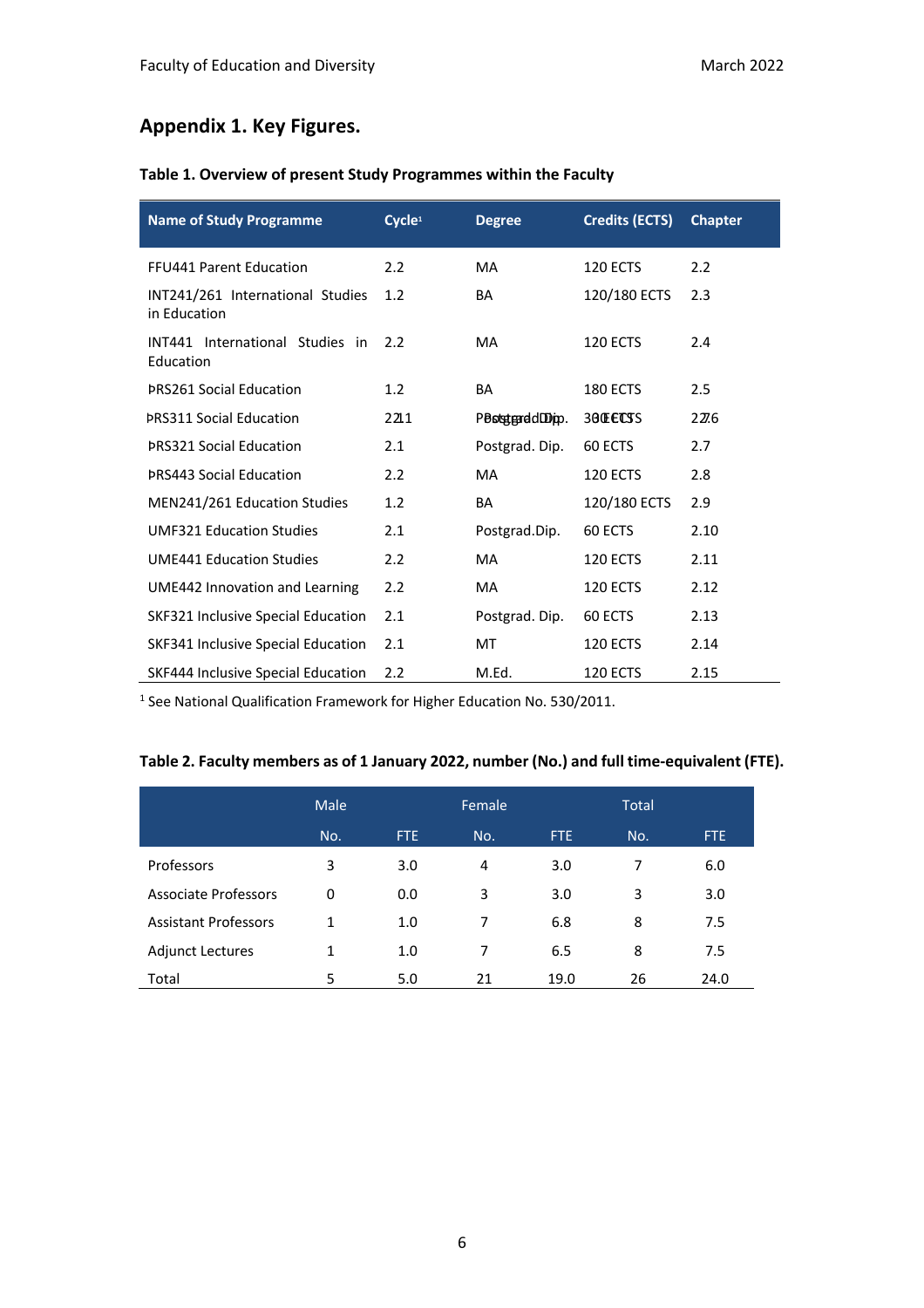| Programme     |              | No. of students        |                  | No.<br><sub>of</sub><br>entrants <sup>3</sup> | Retention<br>rate | of<br>No.<br>graduates | Completion<br>rate $4$ |
|---------------|--------------|------------------------|------------------|-----------------------------------------------|-------------------|------------------------|------------------------|
|               | Total<br>no. | Full time <sup>1</sup> | Part<br>time $2$ |                                               |                   |                        |                        |
| INT241/261    | 20.0         | 14.3                   | 3.7              | 6.3                                           | 82%               | 6.7                    | 88%                    |
| <b>INT441</b> | 24.7         | 10.7                   | 7.3              | 15.0                                          | 50%               | 4.0                    | 75%                    |
| <b>PRS261</b> | 181.3        | 133.3                  | 32.0             | 69.3                                          | 94%               | 43.0                   | 88%                    |
| <b>PRS311</b> | 4.5          |                        | 8.0              | 8.0                                           | ŗ                 | 2.0                    | 100%                   |
| <b>PRS443</b> | 3.7          | 1.0                    | 2.5              | 2.0                                           | 0%                |                        |                        |
| MEN241/261    | 152.3        | 100.3                  | 37.3             | 57.0                                          | 86%               | 31.0                   | 71%                    |
| <b>UME441</b> | 43.0         | 10.7                   | 23.3             | 16.7                                          | 71%               | 7.0                    | 44%                    |
| <b>UMF321</b> | 63.3         | 9.0                    | 41.3             | 36.3                                          | 72%               | 35.3                   | 61%                    |
| <b>FFU441</b> | 33.7         | 8.0                    | 14.0             | 12.7                                          | ŗ                 | 4.0                    | 46%                    |
| <b>SKF444</b> | 55.3         | 7.3                    | 27.3             | 16.3                                          | 83%               | 8.3                    | 19%                    |
| <b>UME442</b> | 8.7          | 1.0                    | 6.0              | 1.0                                           | 100%              | 2.0                    | 0%                     |

**Table 3. Total number of students, number of entrants, retention rate for first year, and completion rate (4-year mean).**

 $1$  > 22.5 ECTS completed. For Ph.D. students > 1 ECTS completed.

<sup>2</sup> 1-22 ECTS completed.

<sup>3</sup> For all programmes except Ph.D., no. of students completing at least one examination in first term.

<sup>4</sup> 2-year rate for diploma, 4-year rate for B.A./B.S., 3-year rate for M.A./M.S., 5-year rate for Ph.D.

**Table 4. Research output of Faculty members, based on the Evaluation System for the Public Universities in Iceland, expressed by mean total research points (A) and mean research points from peer-reviewed publications only (B) calculated per employee.**

|            |      | 2018 |              | 2019 |           | 2020 |      | Mean |
|------------|------|------|--------------|------|-----------|------|------|------|
|            | A    | B.   | $\mathsf{A}$ | B.   | A         | B    | A    | B.   |
| Faculty    | 38.7 | 25.3 | 27.8         |      | 14.7 27.6 | 19.6 | 31.4 | 19.9 |
| School     | 29.0 | 18.1 | 25.3         | 13.4 | 21.9      | 14.1 | 25.4 | 15.2 |
| University | 31.6 | 21.9 | 28.5         | 19.5 | 27.0      | 21.6 | 29.0 | 21.0 |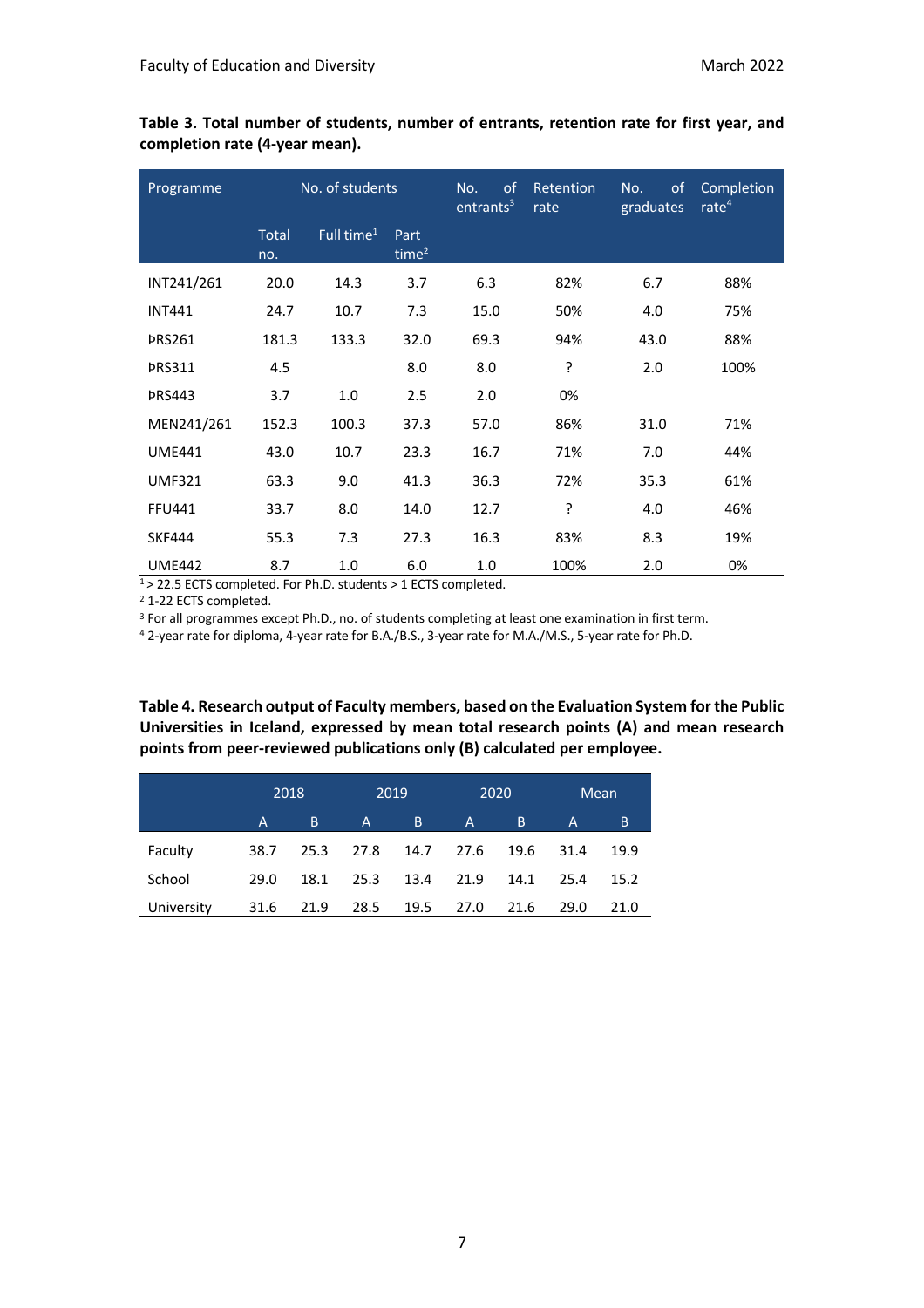# **Appendix 2. Action Plan for Teaching and Learning and Management of Research in QEF2**

| <b>Actions</b> | <b>How</b> | Deadlines Responsible |
|----------------|------------|-----------------------|
|                |            | party.                |

#### **1. FACULTY LEVEL**

| Ch.<br>1.2     | <b>Faculty</b><br><b>Characteristics</b>                                                                             |                                                                                                                                                            |                                                                |                                                                |
|----------------|----------------------------------------------------------------------------------------------------------------------|------------------------------------------------------------------------------------------------------------------------------------------------------------|----------------------------------------------------------------|----------------------------------------------------------------|
| $\mathbf{1}$   | Plan for recruitment<br>of assistant<br>professors                                                                   | Updated and revised<br>plan                                                                                                                                | Annually                                                       | Head of Faculty; Faculty<br>Council                            |
| $\overline{2}$ | Create more two-year<br>contracts with<br>adjuncts                                                                   | Part of an updated<br>recruitment plan                                                                                                                     | Annually<br>with at<br>least two<br>jobs open                  | <b>Head of Faculty</b>                                         |
| 3              | Improved timetables<br>for master students                                                                           | Survey of class time<br>scheduling                                                                                                                         | On-going<br>process                                            | Chairs of departments                                          |
| Ch.<br>1.3     | <b>Academic Vision</b>                                                                                               |                                                                                                                                                            |                                                                |                                                                |
| $\mathbf{1}$   | Continue working the<br>vision statement into<br>the particular<br>programmes                                        | Revised course<br>catalogue                                                                                                                                | 2023                                                           | Departments, department<br>chairs, faculty members             |
| $\overline{2}$ | Identify and<br>select benchmark<br>departments and<br>faculties<br>internationally for<br>cooperation               | Conduct faculty wide<br>mapping of existing<br>external collaborations<br>with institutions and<br>hold subsequent<br>workshops for further<br>development | 2024/2025                                                      | Department chairs,<br>Faculty council                          |
| 3              | Review research<br>institutes housed<br>within the Faculty                                                           | Map and streamline the<br>Faculty's research<br>institutes.                                                                                                | 2025                                                           | Research institute chairs                                      |
| 4              | Cross faculty student<br>association                                                                                 | Meeting with TUMI<br>regarding including<br>students for all<br>departments                                                                                | Spring 2023                                                    | Department chairs, TUMI<br>and student<br>representatives      |
| 5              | Bi-annual student<br>feedback meetings.<br>Invite every cohort<br>once a semester                                    | Report on<br>students' suggestions<br>submitted to<br>departments and<br>discussed in the<br>departmental meetings                                         | Taking<br>effect in<br>spring<br>2022 and<br>then on-<br>going | Departmental curriculum<br>committees and<br>department chairs |
| 6              | Organise<br>teachers' workshops:<br>Teachers teaching<br>each other on diverse<br>teaching methods<br>and approaches | Report on workshop<br>with summary of<br>methods and<br>approaches introduced                                                                              | Annually in<br>June<br>beginning<br>2022                       | Study committees                                               |

#### **2. DEFPARTMENTS AND STUDY PROGRAMMES**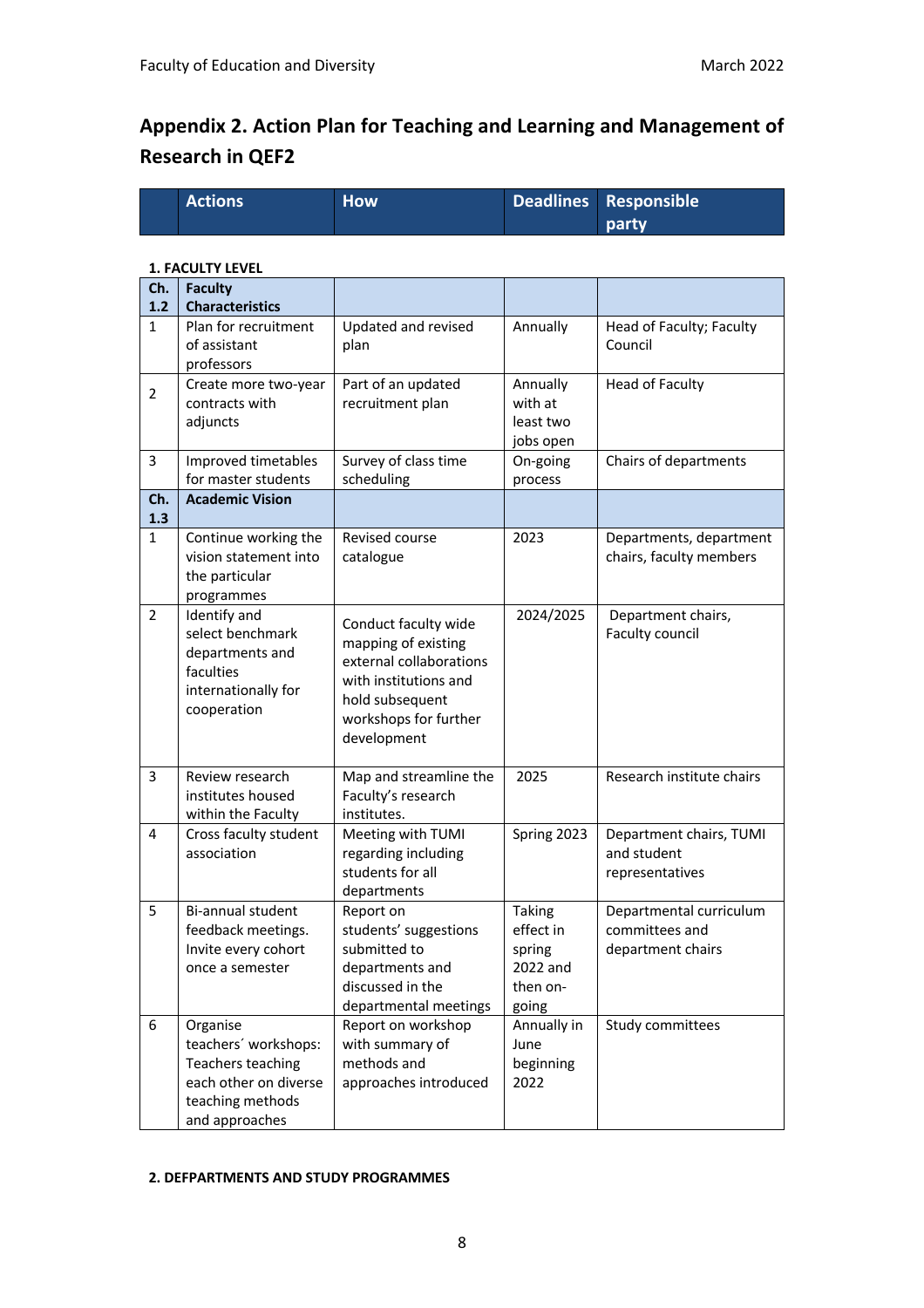#### **International Studies in Education**

## **2.1. INT241/261 International Studies in Education (BA 120/180**

**ECTS)**

|               | <b>Students</b>                                                                              |                                               |                  |                                                          |
|---------------|----------------------------------------------------------------------------------------------|-----------------------------------------------|------------------|----------------------------------------------------------|
| $\mathbf{1}$  | Student association<br>involvement                                                           | Support inclusion of ISE<br>students in TUMI  | Spring 2023      | Department chair, TUMI<br>and student<br>representatives |
|               | <b>Teaching and</b><br><b>Learning</b>                                                       |                                               |                  |                                                          |
| $\mathbf{1}$  | Develop links to<br>faculties and<br>departments within<br>teacher education                 | MT degree                                     | 2023             | Chair                                                    |
| $\mathcal{P}$ | Development of<br>community resources                                                        | Field experiences in<br>teaching and learning | ongoing          | Course instructors                                       |
|               | Coordination<br>between teaching<br>and research                                             |                                               |                  |                                                          |
| $\mathbf{1}$  | Student lead annual<br>conference on<br>current research and<br>work they have been<br>doing | Monthly brown bag<br>sessions                 | <b>Fall 2022</b> | Chair and student<br>representatives                     |

#### **2.2. INT441 International Studies in Education (MA 120 ECTS)**

| <b>Students</b>                                           |                              |      |       |
|-----------------------------------------------------------|------------------------------|------|-------|
| Development of<br>faculty and student<br>connections with | Student/faculty<br>exchanges | 2024 | Chair |
| academic institutions<br>in students home<br>countries    |                              |      |       |

#### **Social Education**

#### **2.3. ÞRS261 Social Education (BA 180 ECTS), ÞRS321 Social Education (Postgrad. Dip. 60 ECTS) & ÞRS221 Minor (60ECTS)**

|                | <b>Teaching and</b><br><b>Learning</b>                                                                    |                                                                                 |                |                                                                                 |
|----------------|-----------------------------------------------------------------------------------------------------------|---------------------------------------------------------------------------------|----------------|---------------------------------------------------------------------------------|
| $\mathbf{1}$   | More cooperation<br>with disabled people<br>on programme<br>content, learning<br>outcomes and<br>teaching | Brief memo on relevant<br>changes                                               | 2022-2025      | Study committee,<br>department chair                                            |
| $\overline{2}$ | Curricular mapping<br>for the postgrad<br>diploma for<br>professional<br>certification                    | Mapping table and<br>relevant changes to fill<br>gaps or to erase<br>repetition | Autumn<br>2023 | Study committee                                                                 |
| 3              | Continued<br>development of<br>practicum in social<br>education                                           | Annual report on<br>development of<br>collaborative learning<br>and working     | Spring 2022    | Committee on practicum<br>development, Department<br>chair, Academic office and |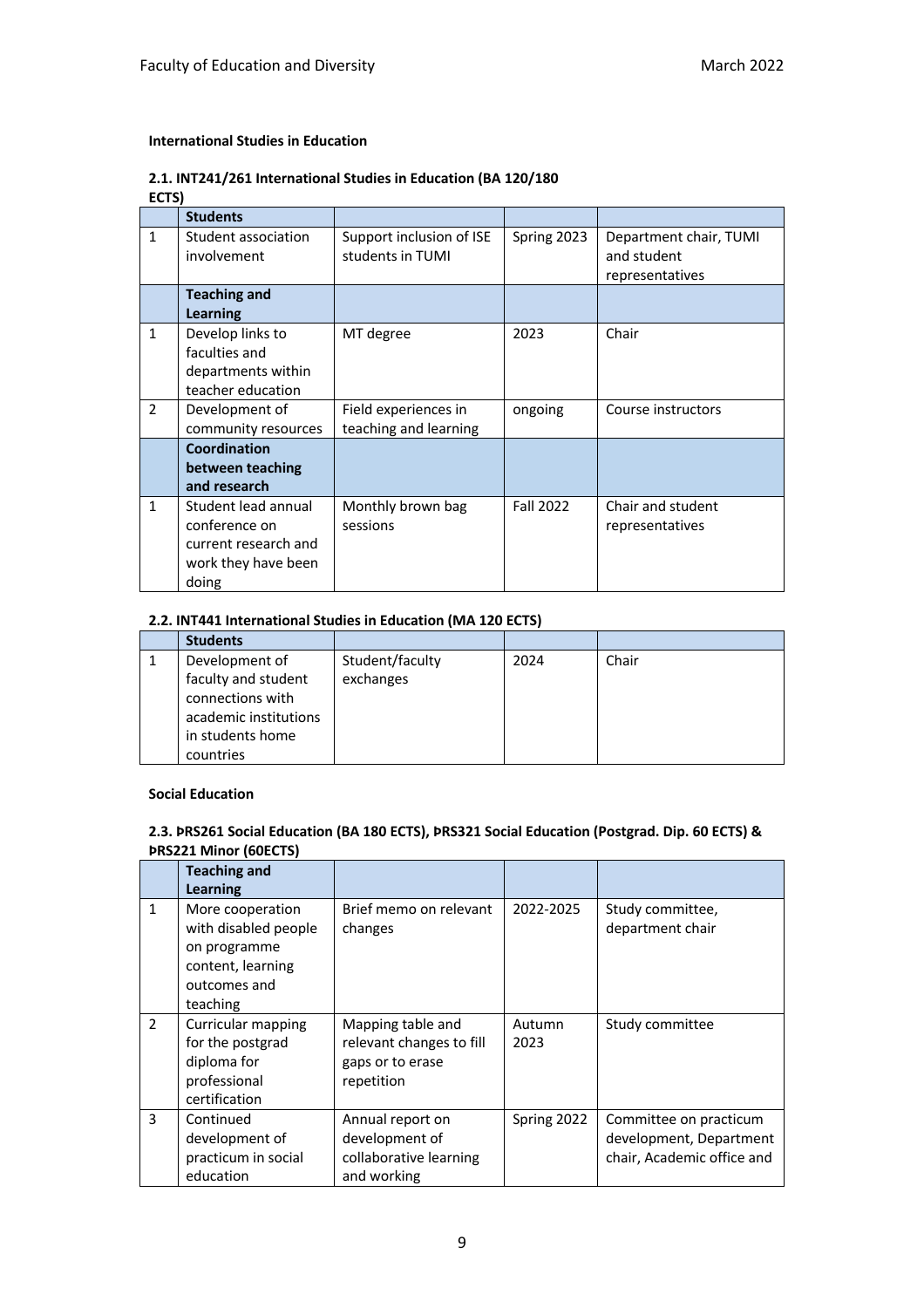|  | environment to          | Professional/community |
|--|-------------------------|------------------------|
|  | strengthen professional | associations           |
|  | ties                    |                        |

## **2.4. ÞRS443 Social Education (MA 120 ECTS) & ÞRS311 Social Education (Postgrad. Dip. 30 ECTS)**

| Restructuring of MA-  | Course syllabus 2022- | December | The department       |
|-----------------------|-----------------------|----------|----------------------|
| studies               | 2023                  | 2021     |                      |
| Curricular mapping of | Mapping table and     | Autumn   | Curriculum committee |
| graduate studies      | relevant changes      | 2023     |                      |

#### **Education Studies**

#### **2.5 MEN221/241/261 Education Studies (BA 60/120/180 ECTS)**

|               | 007 ILU7 IUU LUTUT                                                                                                                                                         |                                                        |                 |                      |  |
|---------------|----------------------------------------------------------------------------------------------------------------------------------------------------------------------------|--------------------------------------------------------|-----------------|----------------------|--|
|               | <b>Teaching and</b><br><b>Learning</b>                                                                                                                                     |                                                        |                 |                      |  |
| $\mathbf{1}$  | Ensure a focus on<br>diversity in all<br>relevant courses.                                                                                                                 | Relevant changes in the<br>courses.                    | Ongoing         | Departmental faculty |  |
| $\mathcal{P}$ | Establish a new<br>course (5ECTS) that<br>deals with Children's<br>rights (as the course<br>SKF204F on child<br>protection has been<br>transferred to<br>another faculty). | Course description                                     | 2022 or<br>2023 | Curriculum committee |  |
| 3             | Explore possible<br>overlaps and gaps<br>after the changes of<br>course availability in<br>recent years.                                                                   | Curricular map<br>(hrísltafla) and relevant<br>changes | 2023            | Curriculum committee |  |

### **2.6. UME441 Education Studies (MA 120 ECTS) & UMF311/UMF321 Education Studies (Postgrad. Dipl. 30/60 ECTS)**

|                | <b>Students</b>                                                                                                       |                                                                         |                  |                                                                                                                         |
|----------------|-----------------------------------------------------------------------------------------------------------------------|-------------------------------------------------------------------------|------------------|-------------------------------------------------------------------------------------------------------------------------|
| $\mathbf{1}$   | <b>Explore possibilities</b><br>of more course<br>availability in English                                             | Wider course offerings                                                  | 2023             | Chairs of the ISE and ES<br>departments                                                                                 |
| $\mathfrak{p}$ | Explore possibilities<br>of more course<br>availability in<br><b>Education Policy and</b><br>Comparative<br>Education | Wider course offerings                                                  | 2023             | Study committee in<br>Cooperation with other<br>departments / faculties<br>such as ISE or Educational<br>Administration |
| 3              | Change the form of<br>the study committee<br>meetings into online<br>meetings                                         | Better participation rate<br>in administrative duties<br>among students | 2022             | Chair of the ES<br>department                                                                                           |
|                | <b>Teaching and</b><br><b>Learning</b>                                                                                |                                                                         |                  |                                                                                                                         |
| $\mathbf{1}$   | Revise the offer of<br>specialisations in the<br>MA programme and<br>the 30ECTS and                                   | Determine the<br>specialisations in three<br>study programmes           | November<br>2022 | The Department under<br>the leadership of its chair                                                                     |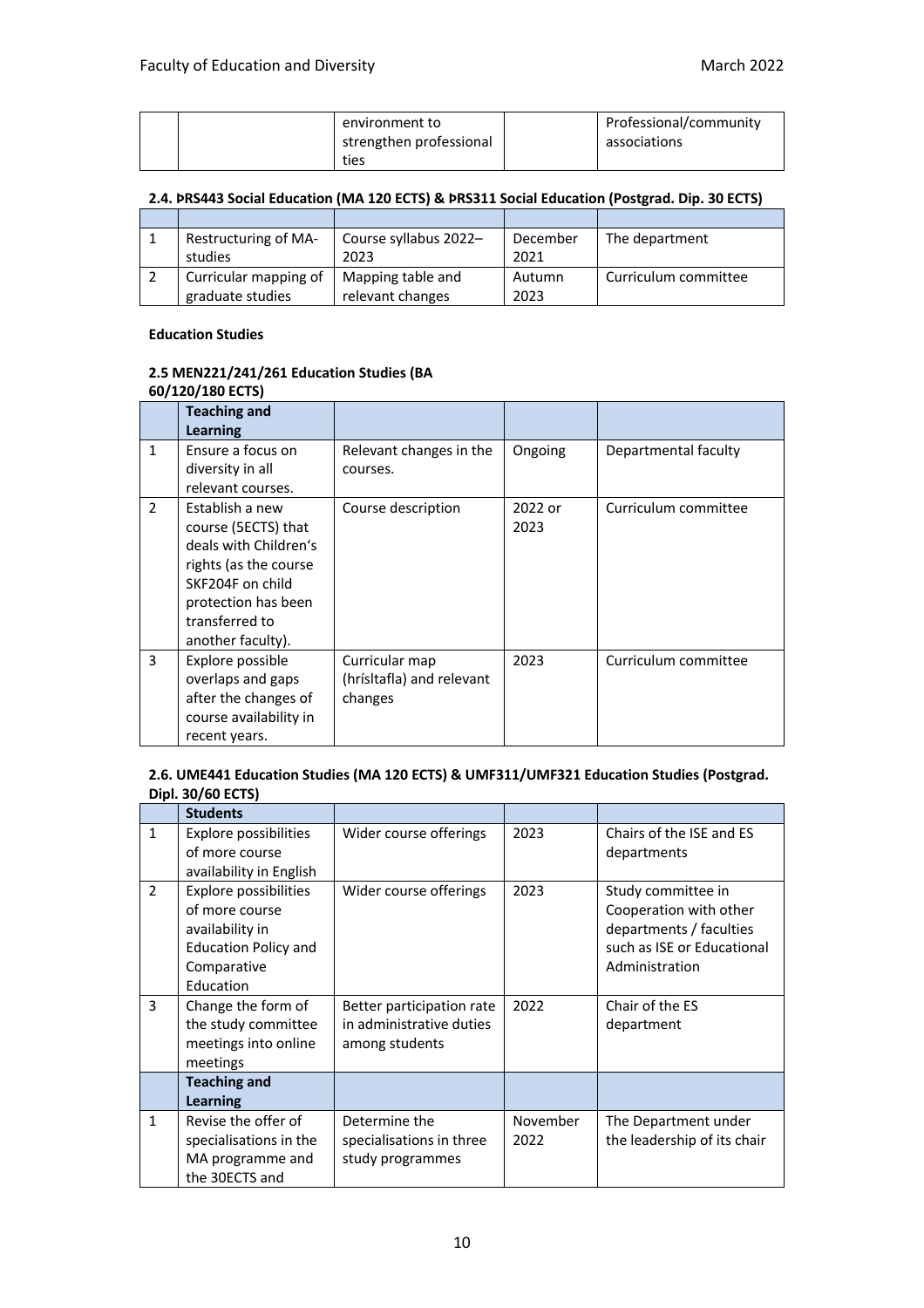|               | 60ECTS graduate<br>diploma, such as the<br>number of them,<br>their organisation and<br>content                         |                                                                                                                                |                  |                                                     |
|---------------|-------------------------------------------------------------------------------------------------------------------------|--------------------------------------------------------------------------------------------------------------------------------|------------------|-----------------------------------------------------|
| $\mathcal{P}$ | Discuss if a core<br>mandatory course in<br><b>Education Studies</b><br>should be established<br>in the MA<br>programme | Determine what are<br>mandatory courses in<br>each specialise and<br>describe them<br>systematically in the<br>course syllabus | November<br>2022 | The Department under<br>the leadership of its chair |

### **2.7. FFU441 Parent Education (MA 120 ECTS) & FFU321 Parent Education (Postgrad. Dip. 60 ECTS)**

|                | <b>Students</b>                                                              |                                          |                  |                                                                                                                          |
|----------------|------------------------------------------------------------------------------|------------------------------------------|------------------|--------------------------------------------------------------------------------------------------------------------------|
| $\mathbf{1}$   | Annual meeting with<br>graduates                                             | Formal relationships<br>with graduates   | Every year       | Programme coordinator in<br>cooperation with<br>department chair or<br>faculty head and parent<br>educator organization. |
|                | <b>Teaching and</b>                                                          |                                          |                  |                                                                                                                          |
|                | <b>Learning</b>                                                              |                                          |                  |                                                                                                                          |
| $\mathbf{1}$   | Revised learning<br>outcomes for each<br>course.                             | Course Catalogue                         | December<br>2023 | The programme<br>coordinator, external<br>subject matter speciaists,<br>department chair or head<br>of faculty as needed |
| $\overline{2}$ | Examine gaps and<br>overlaps in the<br>programme                             | Curricular map<br>(hrísltafla)           | December<br>2022 | Curriculum committee<br>and the programme<br>coordinator                                                                 |
|                | <b>Coordination</b><br>between teaching<br>and research                      |                                          |                  |                                                                                                                          |
| $\mathbf{1}$   | Continue the<br>research project on<br><b>Parent Education in</b><br>Iceland | MA thesis of altogether<br>8-10 students | 2024             | Programme coordinator in<br>cooperation with other<br>thesis supervisors                                                 |

#### **2.8. SKF444 Inclusive Special Education (M.Ed. 120 ECTS), SKF341 Inclusive Special Education (MT 120 ECTS), SKF321 Inclusive Special Education (Postgrad. Dip.60 ECTS)**

| <b>Teaching and</b><br>Learning |                                  |      |                          |
|---------------------------------|----------------------------------|------|--------------------------|
| New coordinated                 | Course Catalogue 2022-   January |      | Faculty of Education and |
| programmes                      | 2023.                            | 2022 | Pedagogy                 |

### **2.9. UME442 Innovation and Learning (MA 120 ECTS)**

| Determine the fate of | Either erase the      | November | Department of Education |
|-----------------------|-----------------------|----------|-------------------------|
| the programme.        | programme as          | 2021     | Studies.                |
|                       | independent one or    |          |                         |
|                       | make a name change in |          |                         |
|                       | course catalogue      |          |                         |

### **3. Teaching and Learning across the Faculty as a whole**

| Greater cooperation | A brief report    | February     | Department chairs. |
|---------------------|-------------------|--------------|--------------------|
|                     |                   |              |                    |
| and coordination of | outlining the     | 2023         |                    |
|                     |                   |              |                    |
|                     | opportunities and | (Changes can |                    |